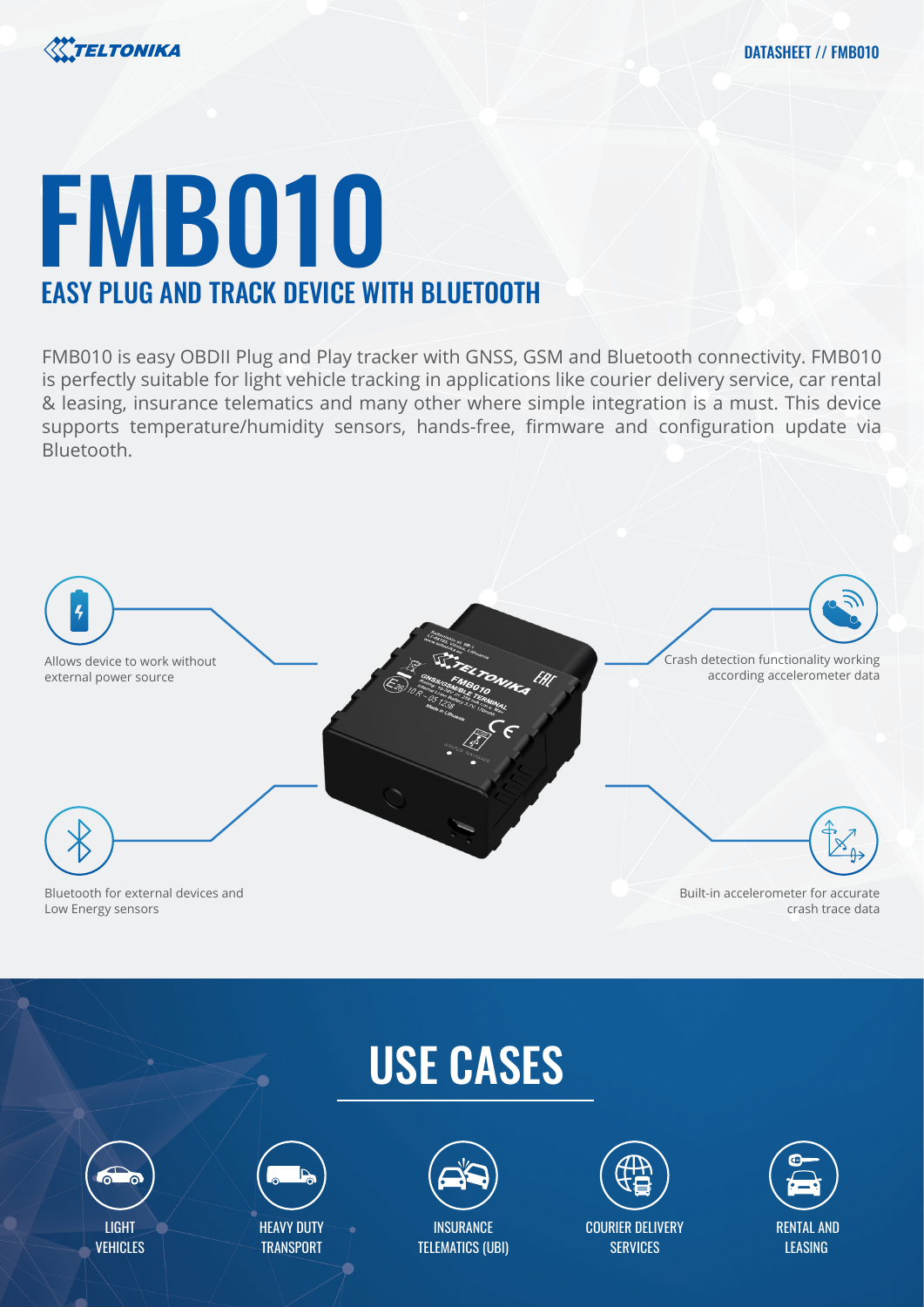

# DATASHEET // FMB010

|                      | <b>OBDII</b> connector                                | <b>Micro USB</b><br><b>Navigate LED</b><br><b>Status LED</b> |
|----------------------|-------------------------------------------------------|--------------------------------------------------------------|
| <b>Module</b>        |                                                       |                                                              |
| Name                 | Teltonika TM2500                                      |                                                              |
| Technology           | GSM/GPRS/GNSS/BLUETOOTH                               |                                                              |
| <b>GNSS</b>          |                                                       |                                                              |
| GNSS                 | GPS, GLONASS, GALILEO, BEIDOU, SBAS, QZSS, DGPS, AGPS |                                                              |
| Receiver             | 33 channel                                            |                                                              |
| Tracking sensitivity | $-165$ dBM                                            |                                                              |
| Accuracy             | $<$ 3 m                                               |                                                              |
| Hot start            | < 1 s                                                 |                                                              |
| Warm start           | < 25 s                                                |                                                              |
| Cold start           | < 35 s                                                |                                                              |

### **Cellular**

| Technology    | GSM                                      |
|---------------|------------------------------------------|
| 2G bands      | Quad-band 850 / 900 / 1800 / 1900 MHz    |
| Data transfer | GPRS Multi-Slot Class 12(up to 240 kbps) |
| Data support  | SMS (text/data)                          |

#### **Power**

| Input voltage range | 10 - 30 V DC with overvoltage protection |
|---------------------|------------------------------------------|
| Back-up battery     | 170 mAh Li-Ion battery 3.7 V (0.63 Wh)   |

#### **Bluetooth**

| Specification         | $4.0 + LE$                                                                                       |
|-----------------------|--------------------------------------------------------------------------------------------------|
| Supported peripherals | Temperature and Humidity sensor, Headset, Inateck Barcode Scanner, Universal BLE sensors support |

## **Physical specification**

| Dimensions | 50.7 x 49.6 x 25 mm (L x W x H) |
|------------|---------------------------------|
| Weight     | 63 g                            |